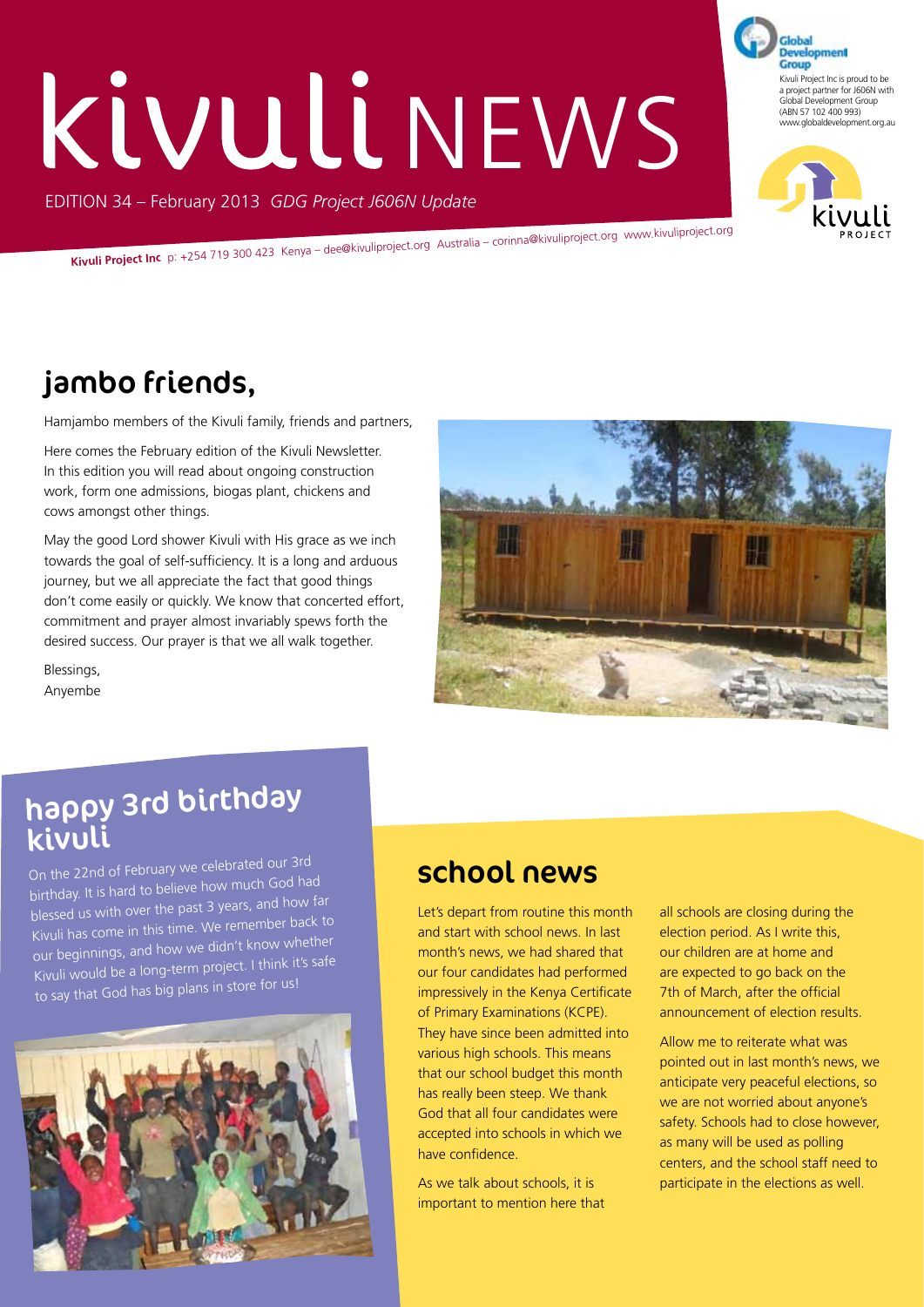#### construction

We had previously indicated that we moved into very quickly constructed structures. We are now working on improving them to make them very warm and comfortable. There is also a new staff house under construction in order to free up the initial house to serve strictly as an office block and store.

Dan has sourced some insulating material and plasterboard sheets in the town of Nakuru, and has started teaching our "fundi's" (builders)



how to use and install them. He has also introduced them to the 'power drill', which they've been very excited about using. These materials will enable us to convert what we thought were 'temporary' buildings to permanent ones. They will be just as warm and comfortable as stone buildings, and at a very large cost saving too. The skills these local fundi's are learning will enable them build more permanent structures onsite at a fraction of the quotes we had received from large contractors.



Two more projects are underway; a large tank to serve as our main water reservoir, especially for use in irrigating our crops, and we also commissioned the construction of a biogas plant. Look, we have two large cows producing

a lot of dung. Kivuli is supposed to be a centre of appropriate technology and use green energy. We shall use this dung to produce biogas for cooking, and in due course, for lighting as well (to supplement solar energy which we are currently using).

# livestock

You remember that we have two excellent cows and a calf, don't you? You also remember that we have chickens, don't you? Now let me share with you the latest developments. We have opened an account with Nyala Dairy as milk suppliers. Nyala is where we used to buy milk, now we are milk suppliers! Of course it isn't much yet, but it guarantees Kivuli a little income each month and it saves us some money, as we no longer buy milk.

Our second cow, Milly, is set to calf any time from the 8th of March. You know, soon we shall have lots of milk. Now that the dry season is upon us, we have made contingency

measures to ensure that we don't run out of pasture. We have a large stock of dry maize stalks and napier grass.

As you would agree, it would be grossly unfair to close this chapter on livestock without talking about the chickens. I personally consider it as our flagship project. I had set March the 10th as the latest date for them to start laying eggs. Being the hugely successful project that it is, we received our first egg on Tuesday the 26th February. Two more arrived on Wednesday and have been slowly increasing since then. From here we can only move upwards. By the 10th of March we shall hopefully be

recording 185 eggs per day! Wonderful isn't it? It's got me a wee bit 'eggscited', and I pray that this is the beginning of great things to come.